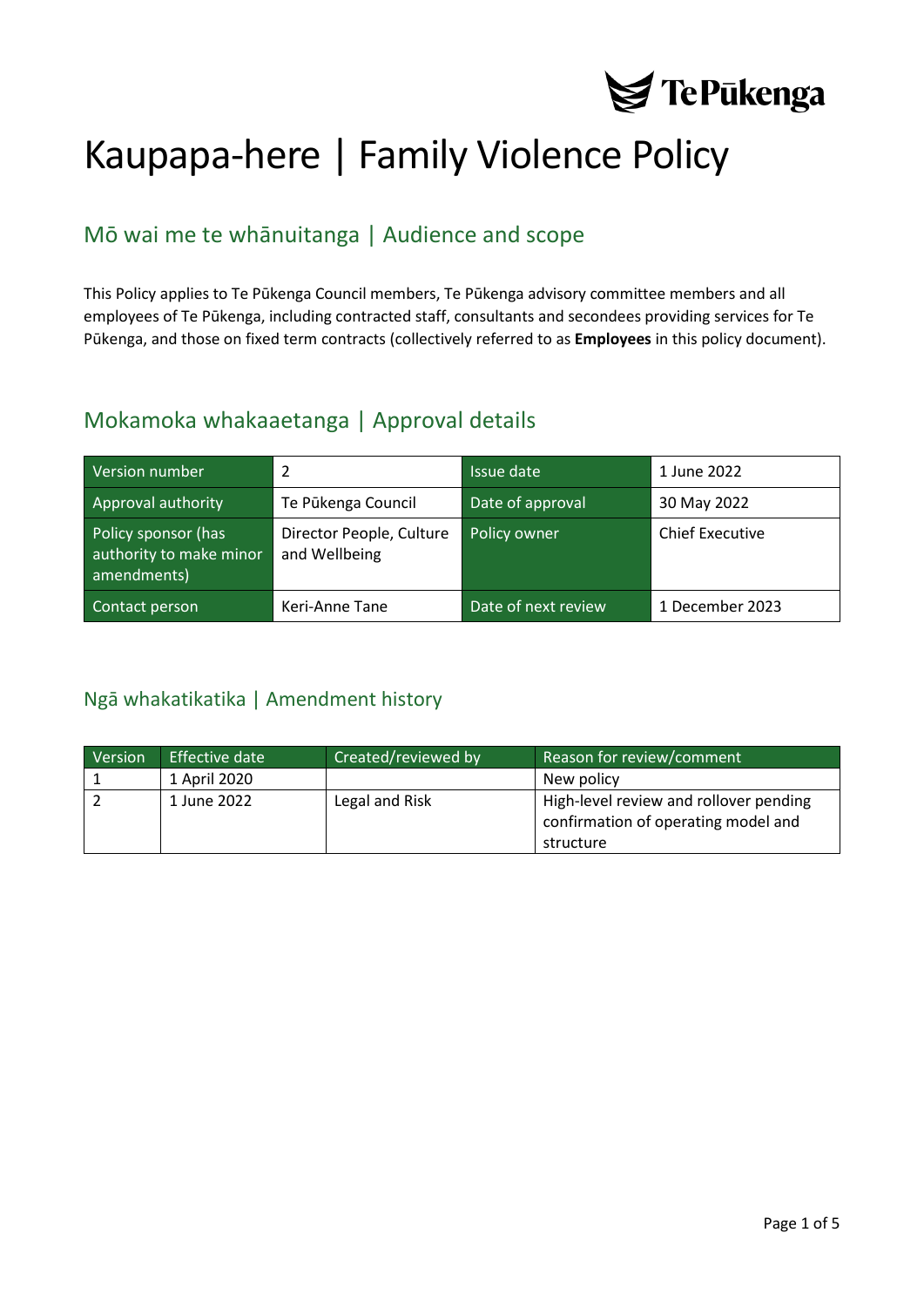

# Ngā Ihirangi | Table of Contents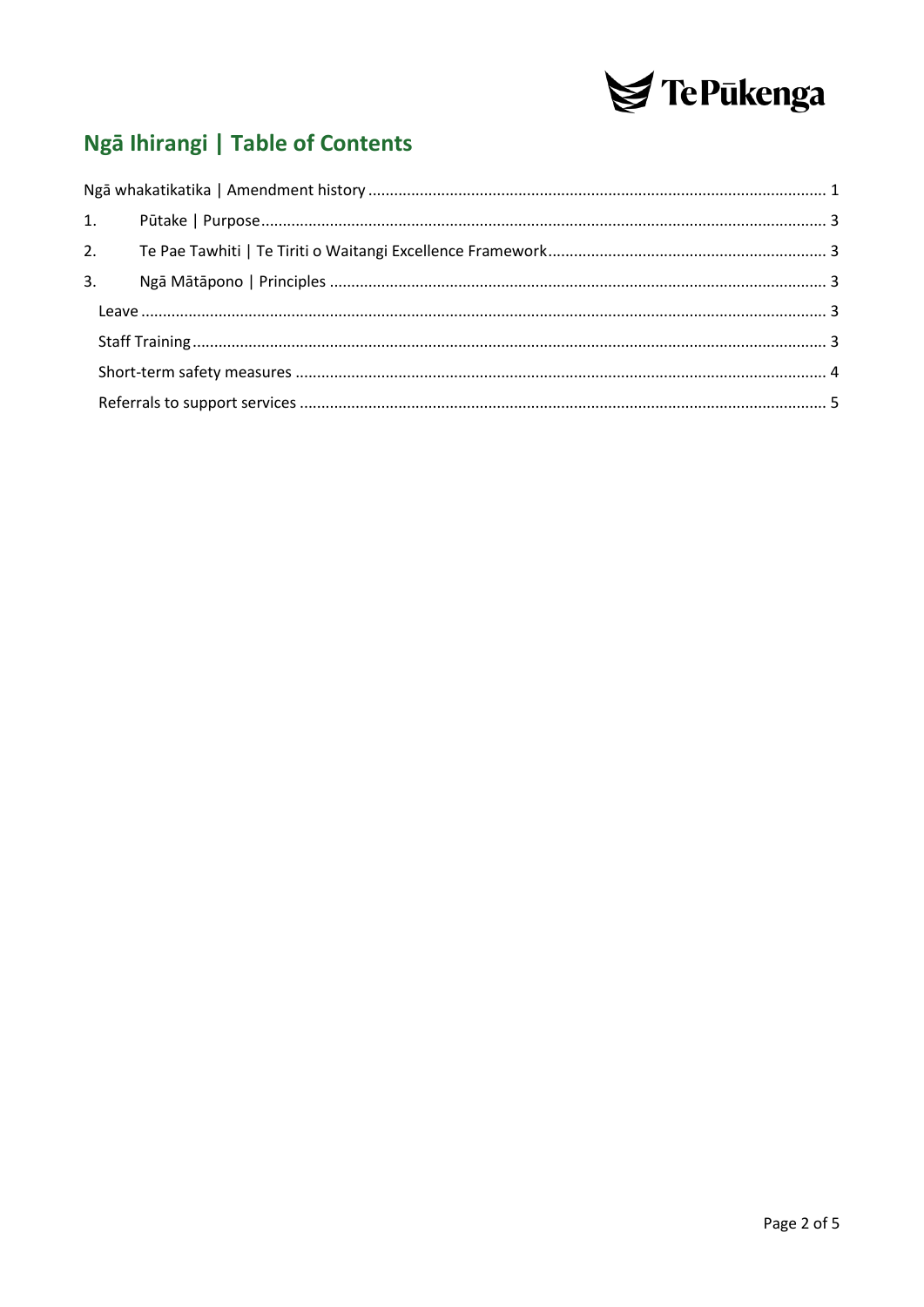

# Kaupapa-here | Family Violence Policy

## <span id="page-2-0"></span>1. Pūtake | Purpose

- 1.1. The purpose of this policy is to support employees who are victims of family violence.
- 1.2. If you are affected by family violence you will not be discriminated against or treated unfairly. Where possible, Te Pūkenga will protect the privacy of employees who are experiencing family violence.
- 1.3. All requests for family violence leave or short-term safety measures at work will be considered as a matter of priority.
- 1.4. Te Pūkenga defines family violence as physical, sexual, or psychological abuse.

## <span id="page-2-1"></span>2. Te Pae Tawhiti | Te Tiriti o Waitangi Excellence Framework

The Council of Te Pūkenga acknowledges that this Policy has been adopted while there is ongoing work being carried out to consider how Te Pae Tawhiti - Te Tiriti o Waitangi Excellence Framework should be fully embedded in the Policy. The Council notes that Te Pūkenga is still on its transition journey and, as it matures, this Policy and others will be reviewed to ensure they align with the new Operating Model and reflect Te Pae Tawhiti best practice.

## <span id="page-2-2"></span>3. Ngā Mātāpono | Principles

#### <span id="page-2-3"></span>Leave

- 3.1. You can take up to ten days of paid domestic violence leave, in addition to annual leave and sick leave, if you are a person affected by family violence. A person affected by family violence is someone:
	- a) Against whom another person inflicts or has inflicted family violence; and/or
	- b) With whom a child ordinarily or periodically resides where that child is someone against whom another person inflicts of has inflicted family violence.
- 3.2. When considering an application for domestic violence leave, Te Pūkenga may ask for supporting information from the police, government departments, a health professional or a family violence support service. For example, this may include a police report, a medical certificate, Court documents, a report from a school or letter from a support organisation. This will be at the discretion of your manager.

#### <span id="page-2-4"></span>Staff Training

- 3.3. A member of the People & Culture team will receive specialist training to provide appropriate referrals to specialist services for staff who are experiencing family violence.
- 3.4. All Te Pūkenga employees will be trained to become aware of the support available for family violence issues. We will continue to reinforce training and awareness of family violence at Te Pūkenga workplace.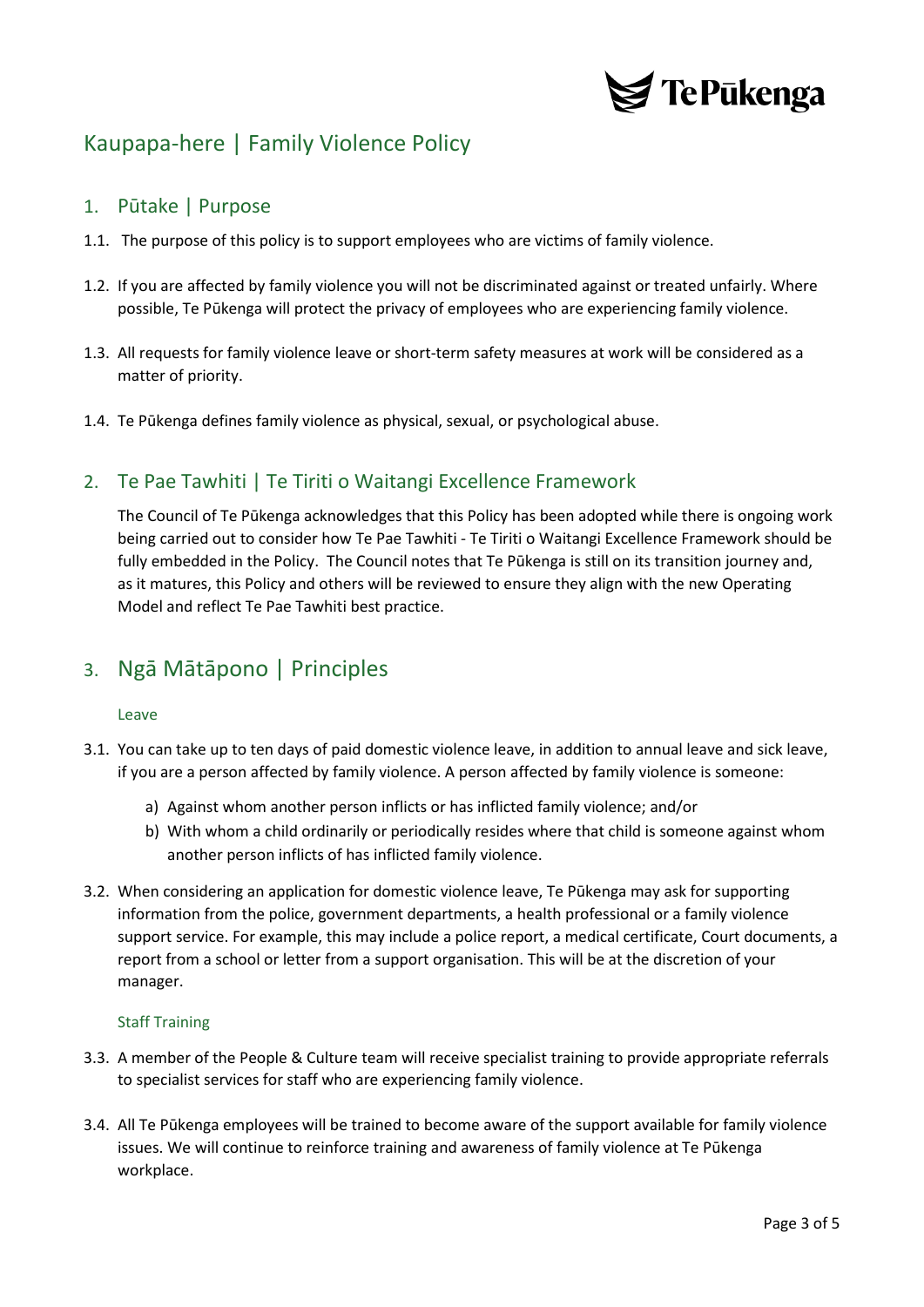

### <span id="page-3-0"></span>Short-term safety measures

- 3.5. If you are affected by family violence Te Pūkenga will work with you to put in place some short-term safety measures. This may include any or all of the measures below.
- 3.6. You are entitled to request short-term flexible working arrangements for the purpose of assisting you to deal with the effects of being a person affected by family violence. This includes but is not limited to:
	- a) Flexibility in work hours and days of work.
	- b) Flexibility in duties at work.
	- c) Flexibility in place of work.
- 3.7. Such a request much be made in writing and submitted to your manager.
- 3.8. Short-term flexible working requests will be considered as soon as possible but no later than 10 working days of receiving the request. You shall be notified in writing of whether your request has been approved or refused.
- 3.9. A request may be refused on one or both of the following grounds:
	- a) Proof of the employee being a person affected by family violence was requested and not produced within 10 working days of the employee receiving that request; or
	- b) The request cannot be accommodated reasonably on one or more of the following grounds:
		- i) inability to reorganise work among existing staff
		- ii) inability to recruit additional staff
		- iii) detrimental impact on quality
		- iv) detrimental impact on performance
		- v) insufficiency of work during the periods the employee proposes to work
		- vi) planned structural changes
		- vii) burden of additional costs, or
		- viii) detrimental effect on ability to meet customer demand.
- 3.10. A workplace safety plan will be developed between you and your manager. The plan might cover areas like:
	- a) Stopping the person perpetrating the family violence from contacting you at work.
	- b) Giving you a car park close to the workplace door.
	- c) Re-routing payslips and changing bank accounts.
	- d) Designating a person to monitor attendance and follow up in the event of unplanned absences, including an appropriate emergency contact or potential code word to use in the event of danger.
	- e) Change of work phone number and email address.
	- f) GPS turned off on work cell phone.
	- g) Creating a "safe zone" if you and the person perpetrating the family violence are both employed in our business, to limit contact between the two of you at work.
	- h) Employing a security guard to be on site, if required.